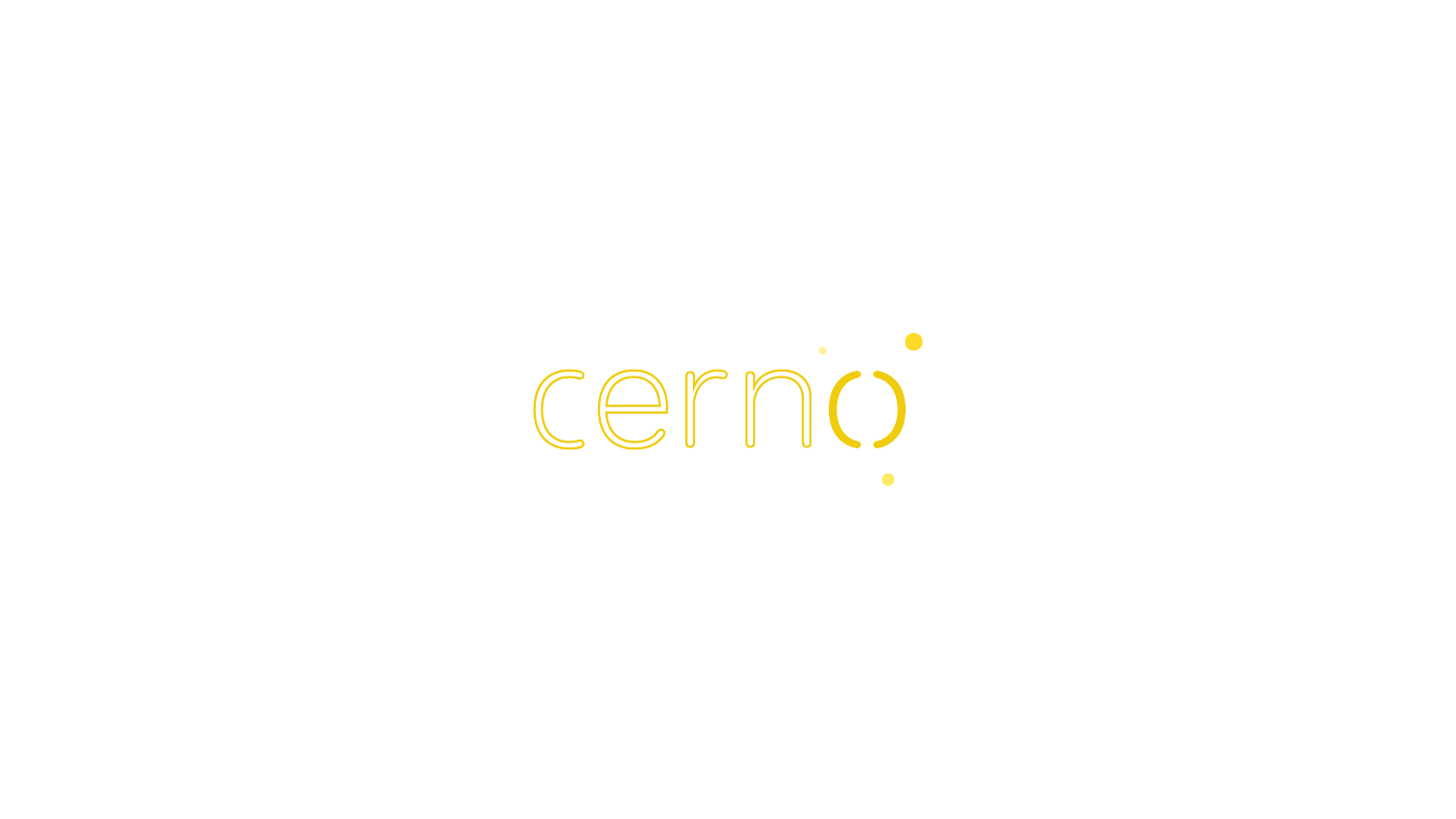# Towards a More Reliable Display Stack

### X.org Developers Conference - Maxime Ripard

17/09/2021 - Virtual

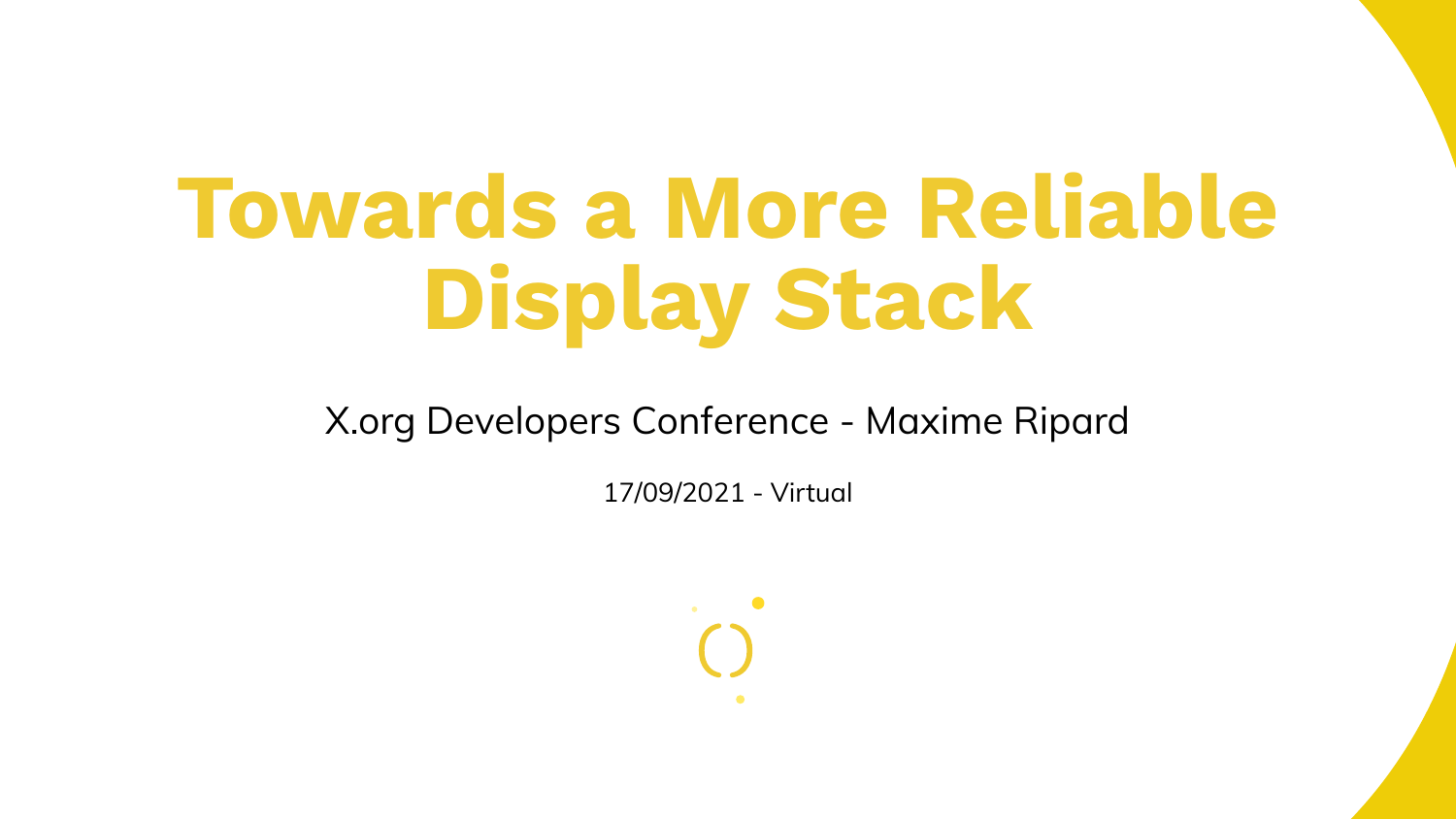# Testing in KMS

3 -<https://www.cerno.tech>/ [maxime@cerno.tech](mailto:maxime@cerno.tech)

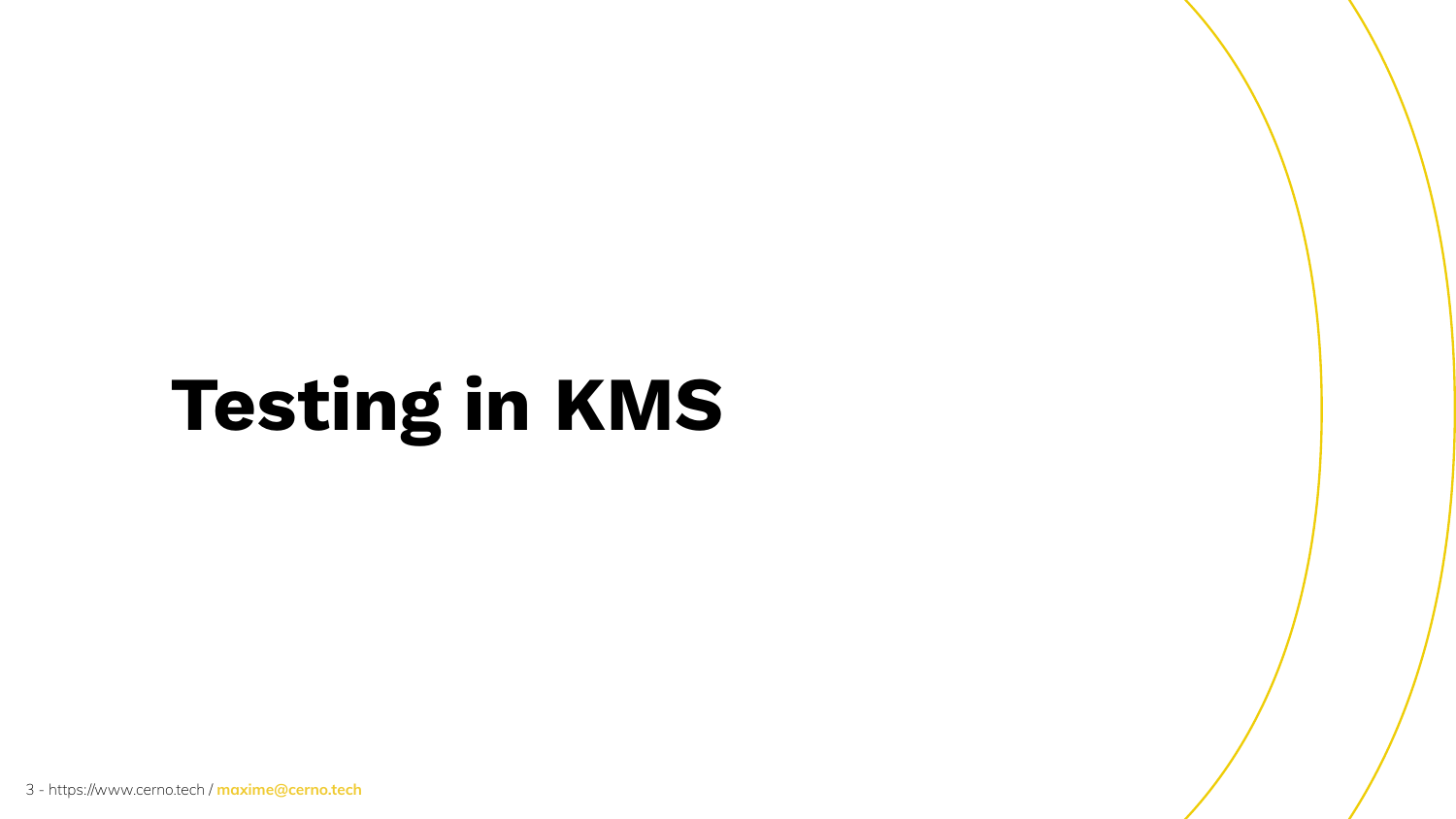# KMS Succeeded

- Thanks to the massive effort to make DRM/KMS easier, more than 60 KMS Drivers in tree (and counting)
- 1500-2000 patches to drivers/gpu/drm each release •
- fbdev is now pretty much dead, and only the uAPI is still (slightly) relevant
- It's now the de-facto standard, with all the drivers and displayrelated features targeting KMS.
- And on a maintenance front, the use of helpers in most drivers make it fairly easy to maintain as well given its size and importance.

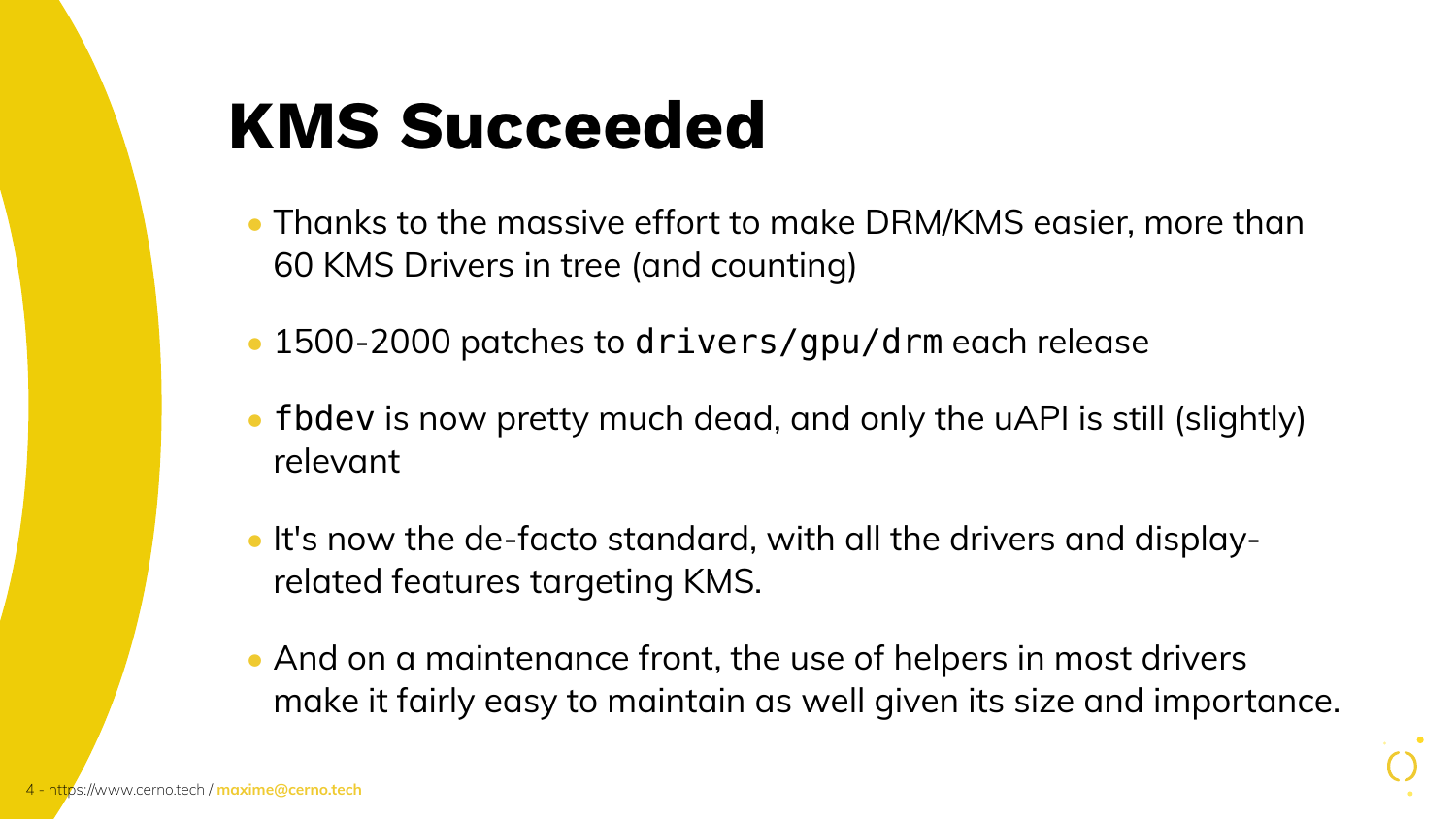### Drivers are mostly a part-time effort

- The amount of features and cases implemented by the core is massive
- ... And it's easy to overlook or under-estimate some of them ... •
- ... Or to misunderstand their requirements or side-effects ... •
- ... Or to be unable to test them easily. •

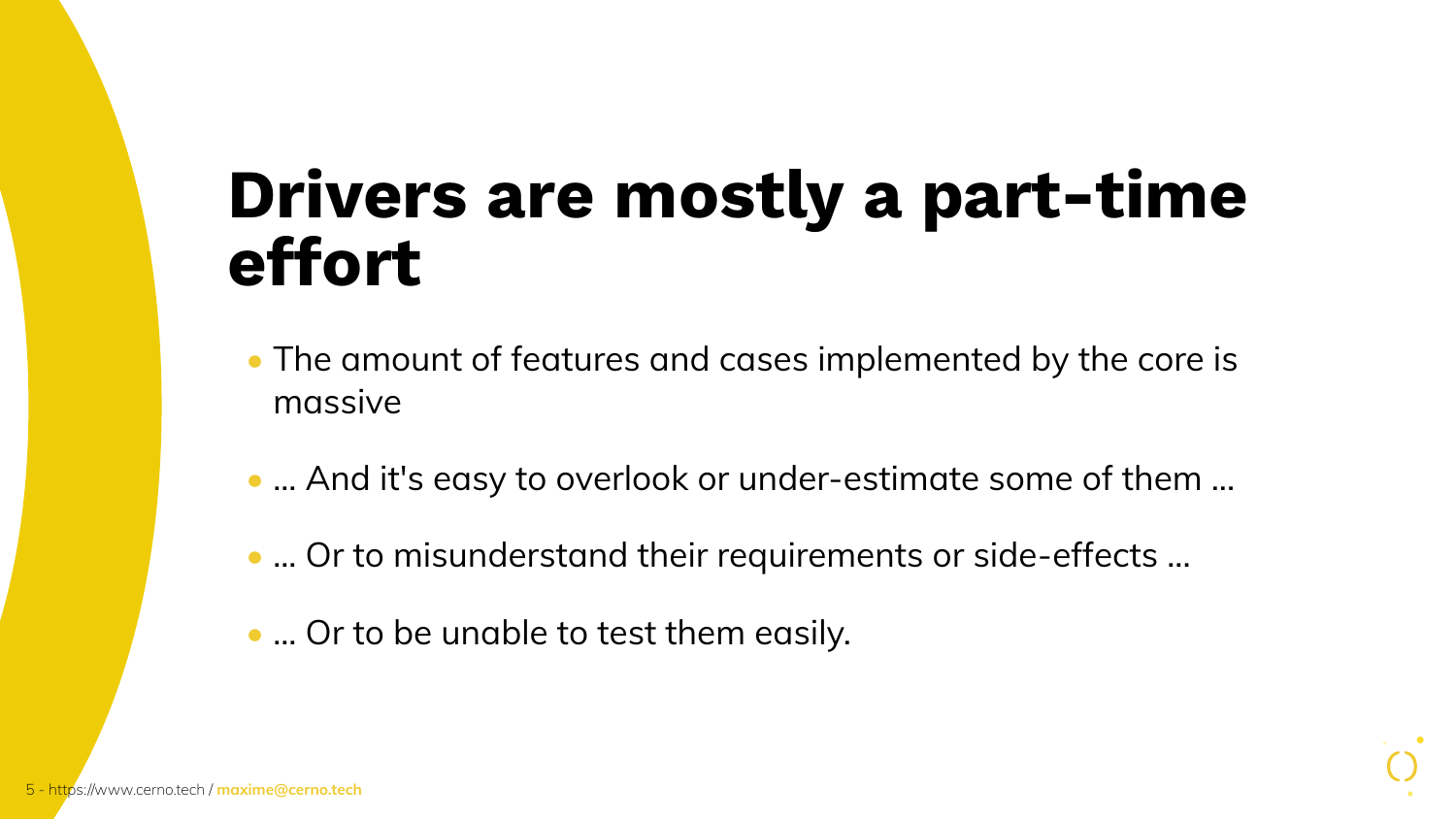### KMS Drivers Maintenance

Number of contributors with more than 1 patch every release



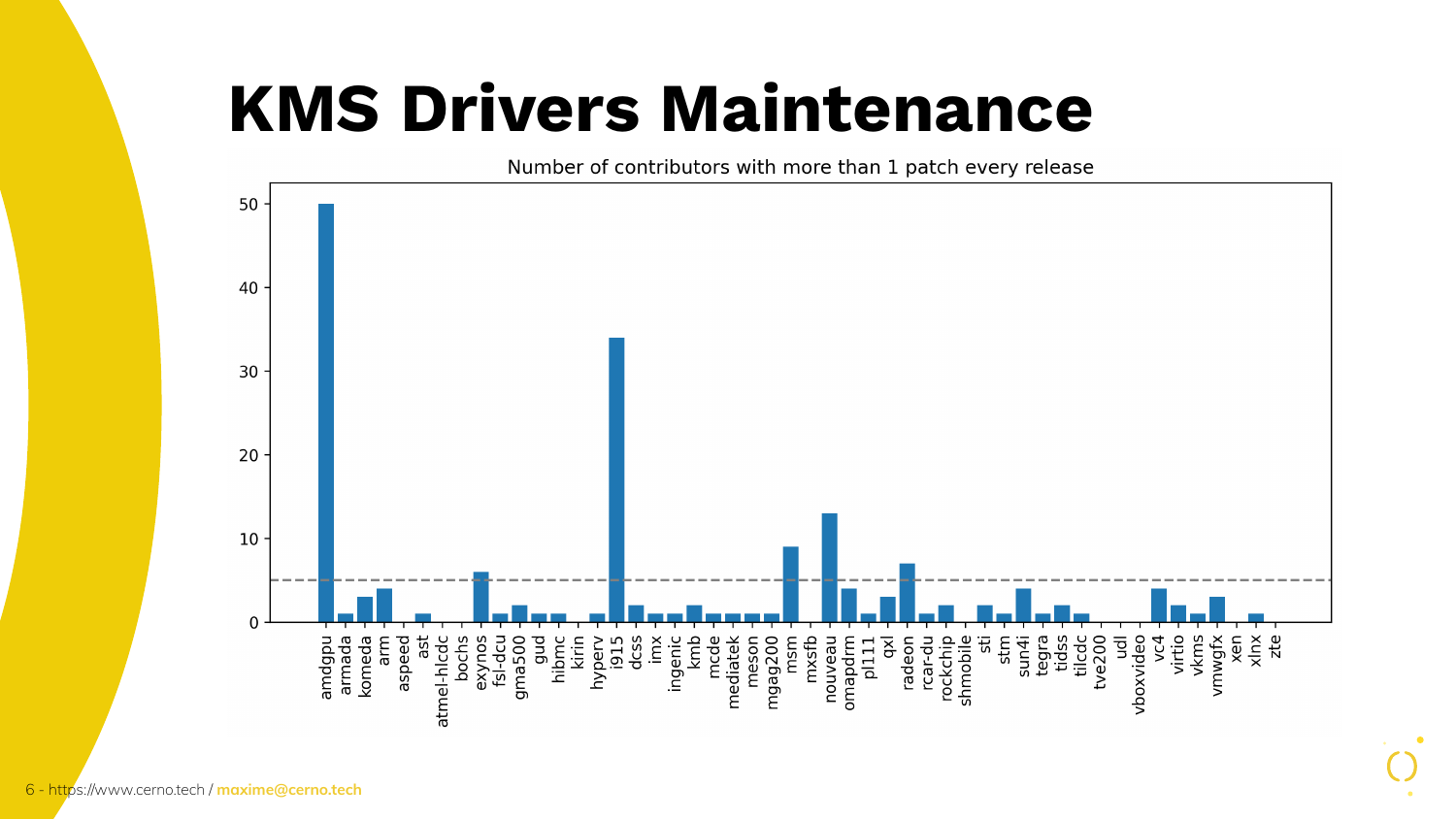# Hardware is barely accessible

Controllers might not be easy to access (proprietary, confidential, •



- not produced anymore, etc.)
- Or the one available might not expose all of the hardware features
- So we end up in a situation where people with hardware don't have the knowledge and people with the knowledge don't have the hardware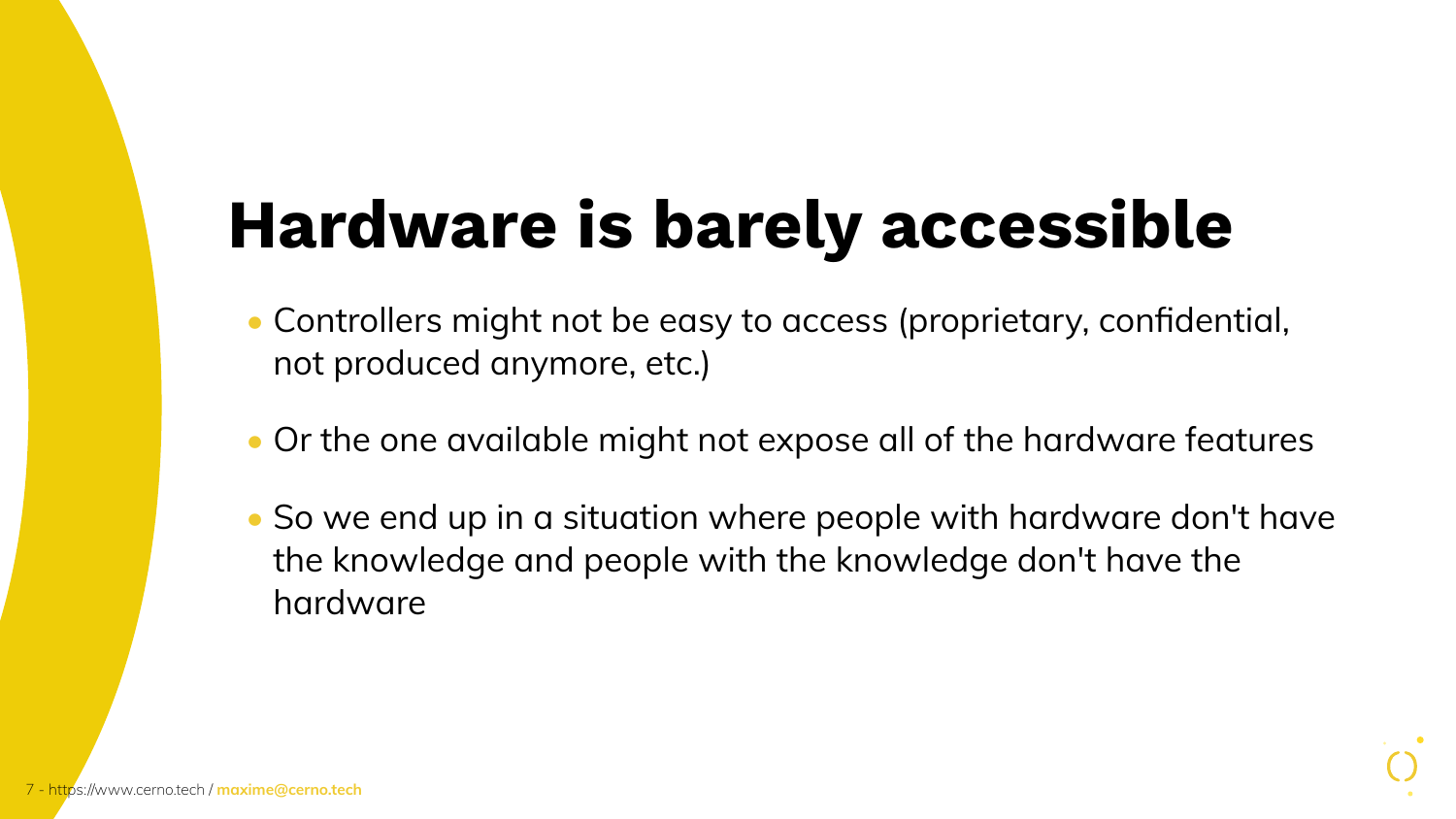# A List of Bugs

- Scrambling Support Addition: [#4302](https://github.com/raspberrypi/linux/pull/4302)
- Short hotplug pulse aren't detected: [#4313](https://github.com/raspberrypi/linux/pull/4313)
- CPU crash with CEC access while disabled: [#4319](https://github.com/raspberrypi/linux/issues/4319)
- TV remains black out of standby in 4k: [#4411](https://github.com/raspberrypi/linux/issues/4411)
- TV remains black out of standby in 4k, with Kodi: [#4486](https://github.com/raspberrypi/linux/issues/4486)
- Deadlock when waking up a TV with CEC: [#4553](https://github.com/raspberrypi/linux/issues/4553)

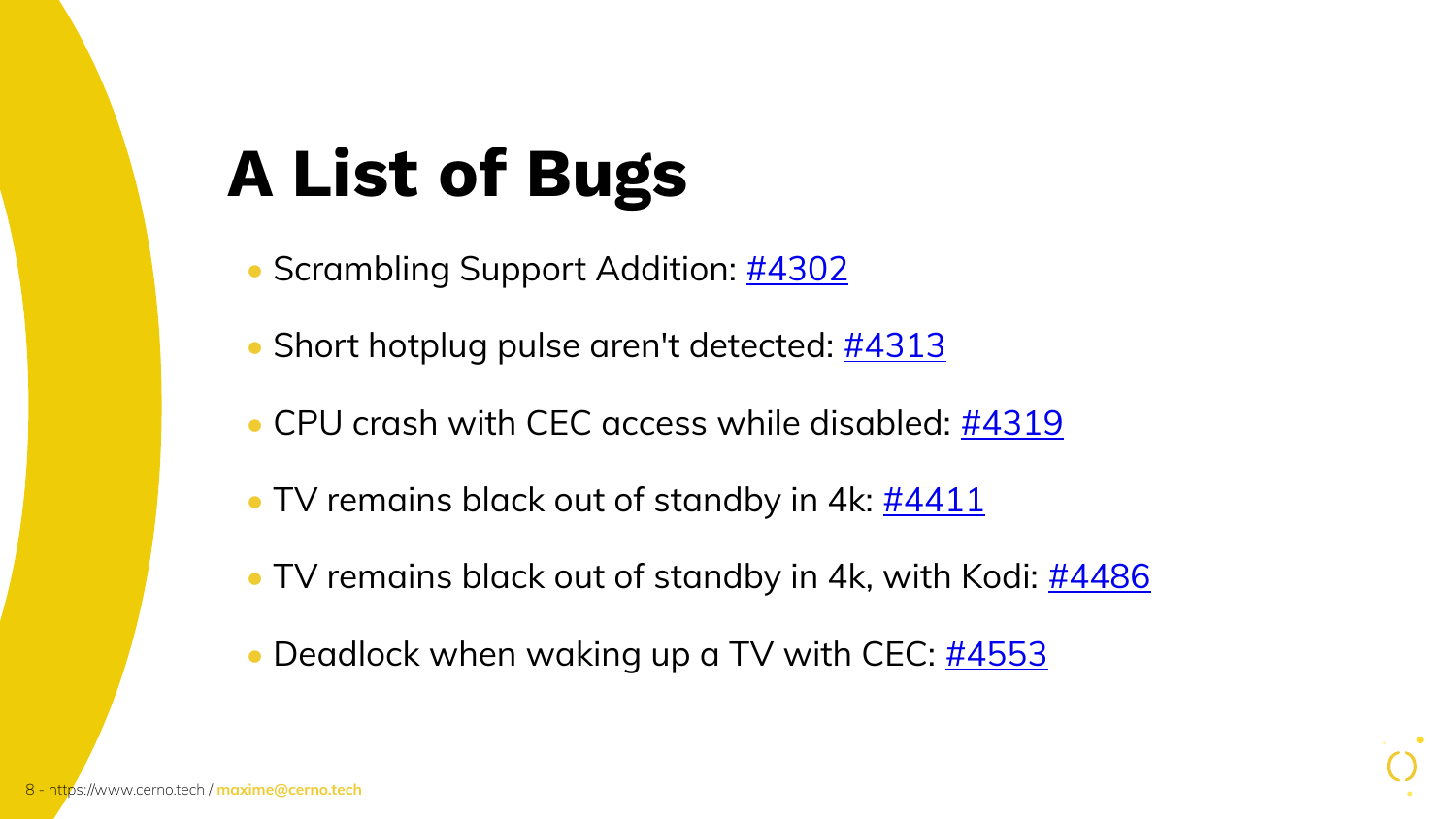### CI

- These issues are fairly standard behaviour •
- Should be reported by CI
- FreeDesktop GitLab
	- Being discussed, but not a thing yet ◦
- KernelCI
	- No display tests ◦
- More importantly, which tools should we run? •

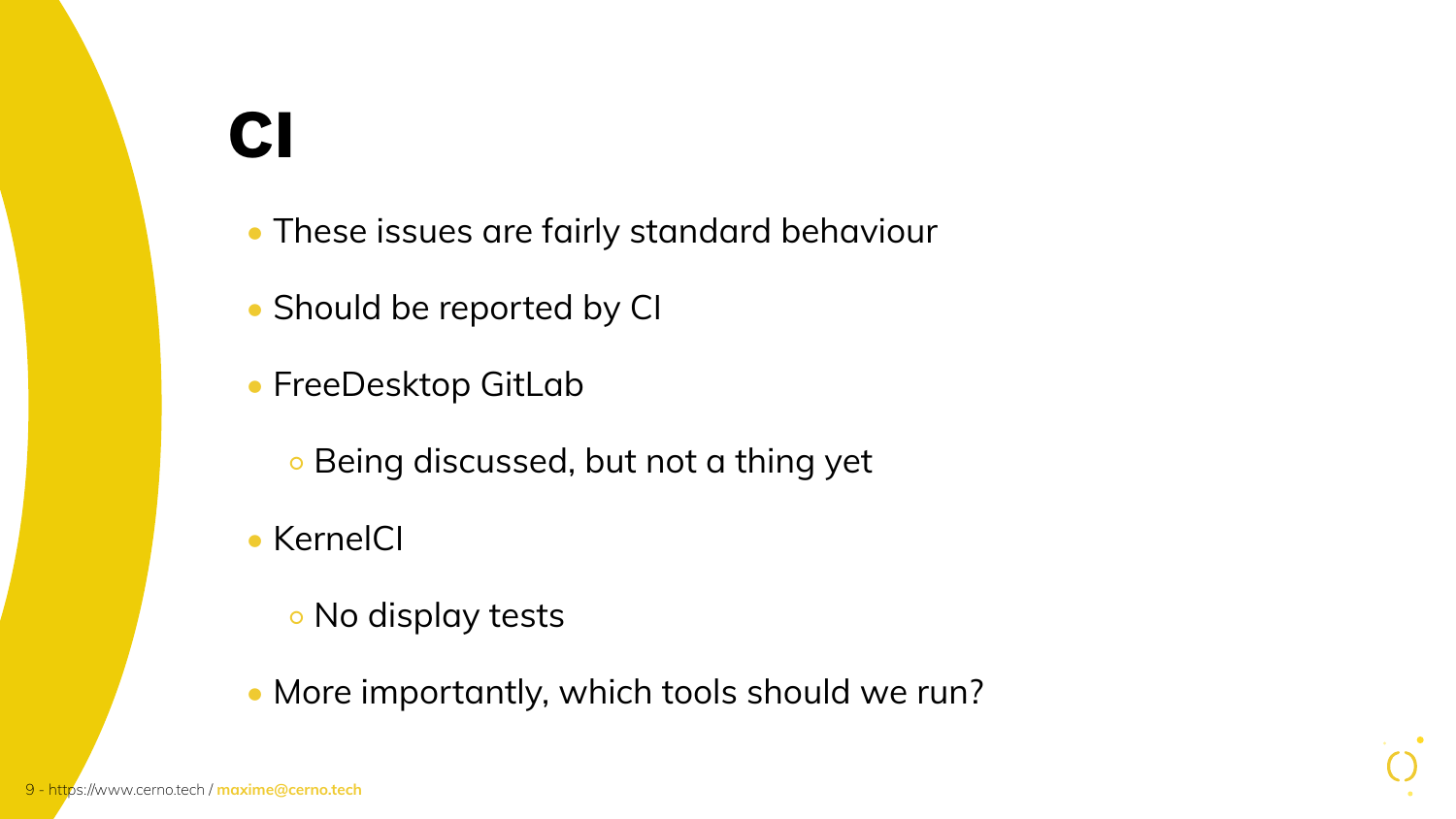# IGT GPU Tools

• ~2000 Tests

- An extensive test suite, with tests for both the display and rendering sides, and for both generic and vendor-specific features
- The policy to test every new feature through an IGT test is great •



Well maintained •

Tests and documents everything •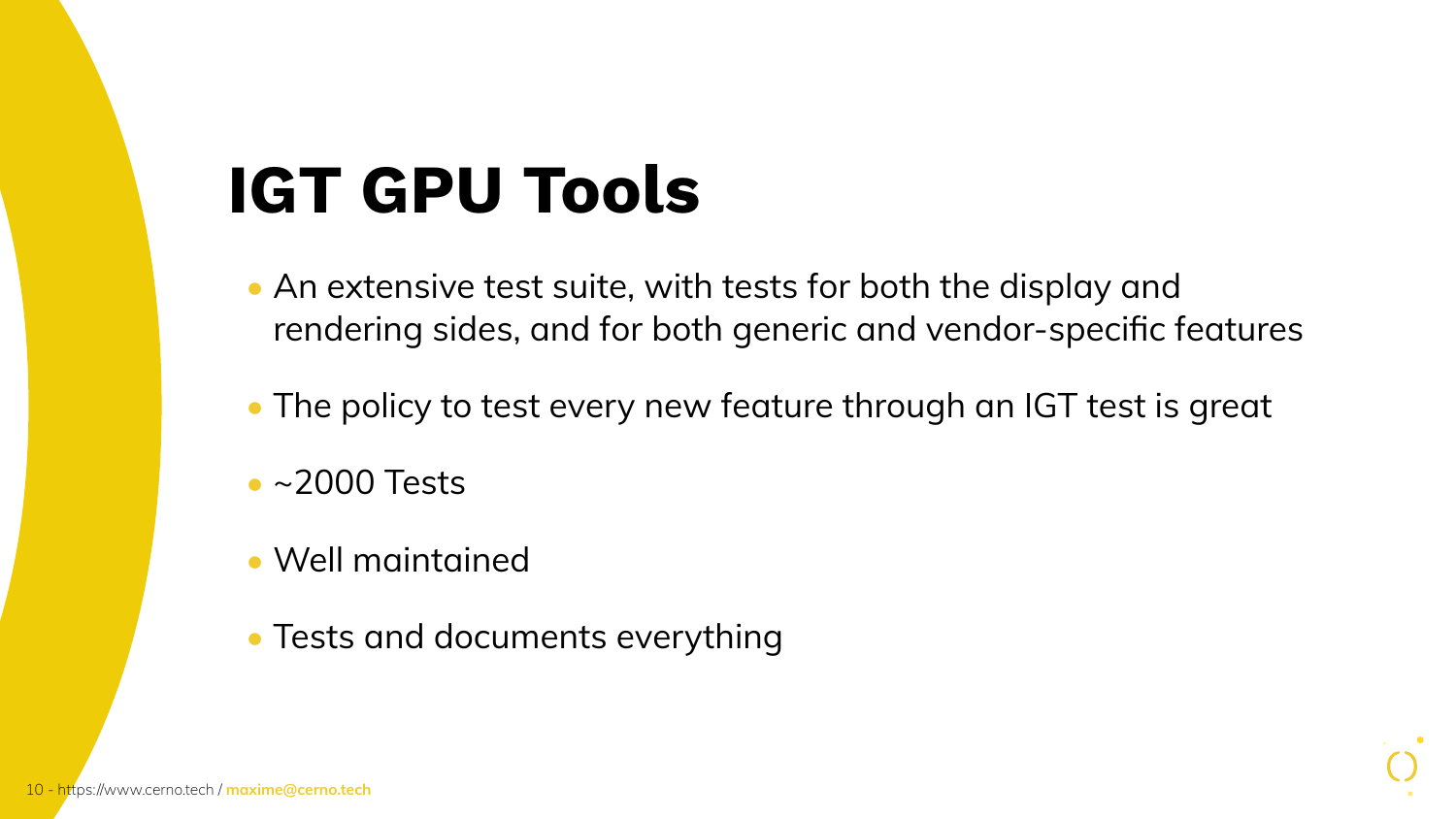# IGT Issues: Deployment

- Fairly big number of dependencies (and big ones) •
- Pretty much requires a "real" distribution •
- Cross-compilation is fairly hard too •
- Docker helps marginally:
	- We can't always have Docker / podman ◦
	- A build of IGT with Dockerfile.build-debian-minimal takes around 700MB

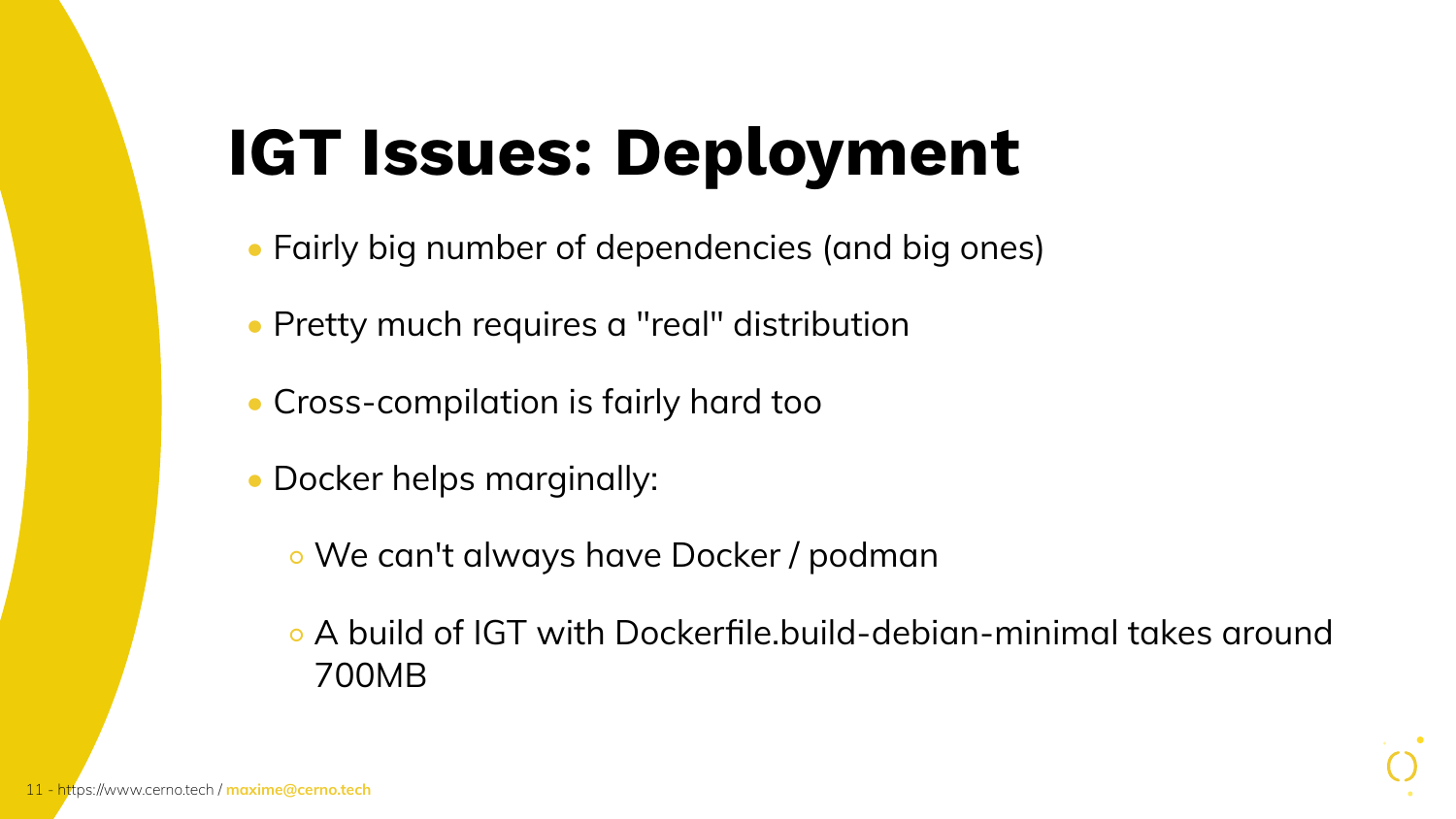# Typical Embedded Device

- An Embedded Device has:
	- One (weak) CPU ◦
	- 64MB of RAM or more ◦
	- A discrete GPU (sometimes) ◦
	- Around 128MB of Flash Storage ◦
	- No Network ◦
	-

• No HDMI, DisplayPort but rather MIPI-DPI, MIPI-DSI or LVDS

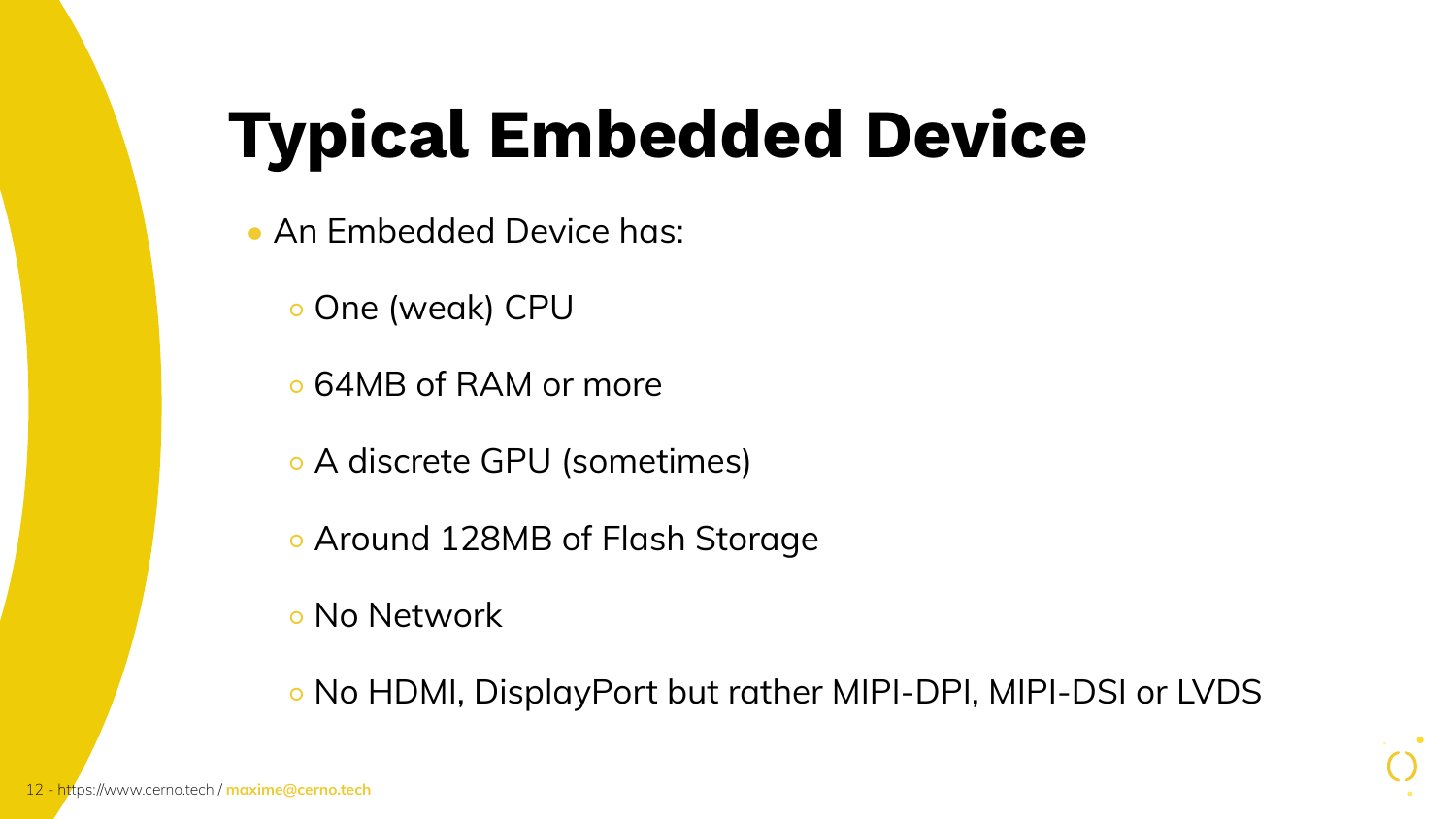## IGT Issues: Test Suites

- Huge Number of Tests, and support for tests suites
- Only 3 users: intel, vc4 and v3d •
- Hard to see which tests we want to run on a given platform (and we can't run all of them)
- Some tests are long, and not ideal for CI •
- No suite that any driver must pass •

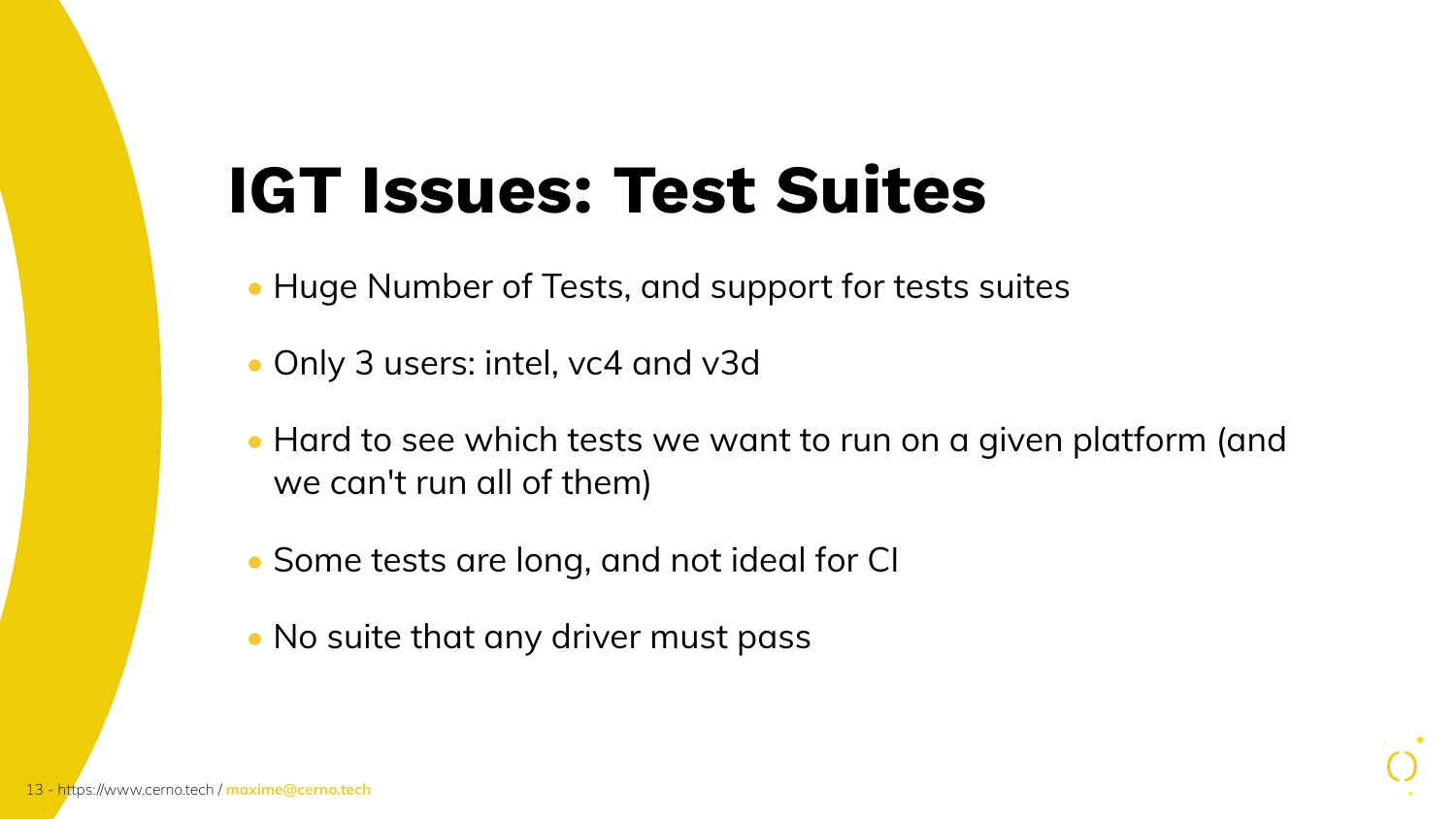### IGT Issues: Features

- Mostly tests the user-space API and the driver behaviour •
- Vkms allows to test the core in depth •
- Writeback allows to test only some parts of the driver •
- It's really more of a test to see if the driver reports an error and behaves properly, not if the result is actually valid

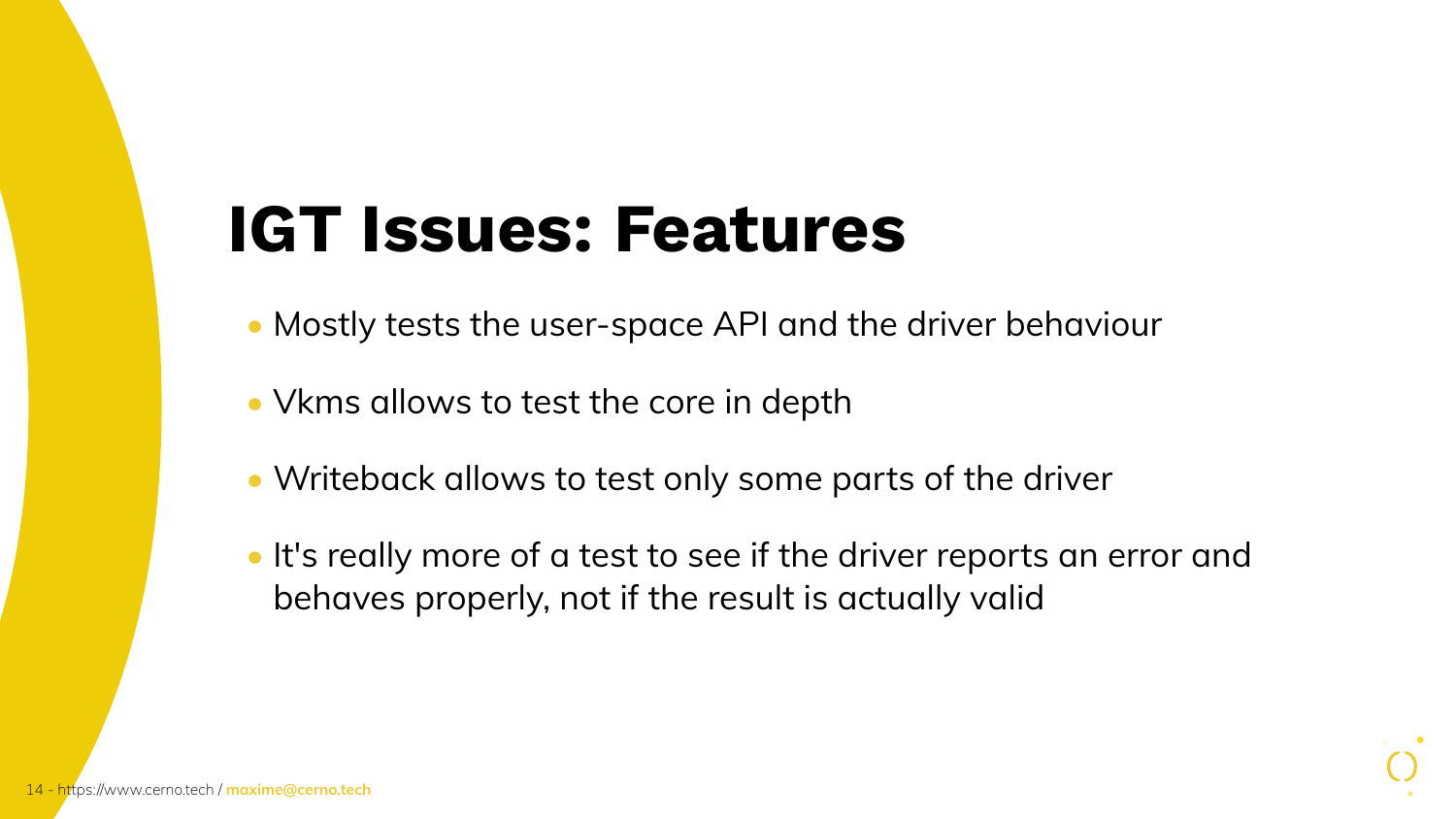# IGT: Chamelium?

- Device made by Google for ChromeOS
- network

### • But:

### Allows to capture and retrieve frames and their CRC through the •



- Expensive, difficult to source ◦
- Limited number of input (HDMI, DisplayPort, VGA) ◦
- Requires a network connection ◦
- Limited testing and difficult to extend (VHDL) ◦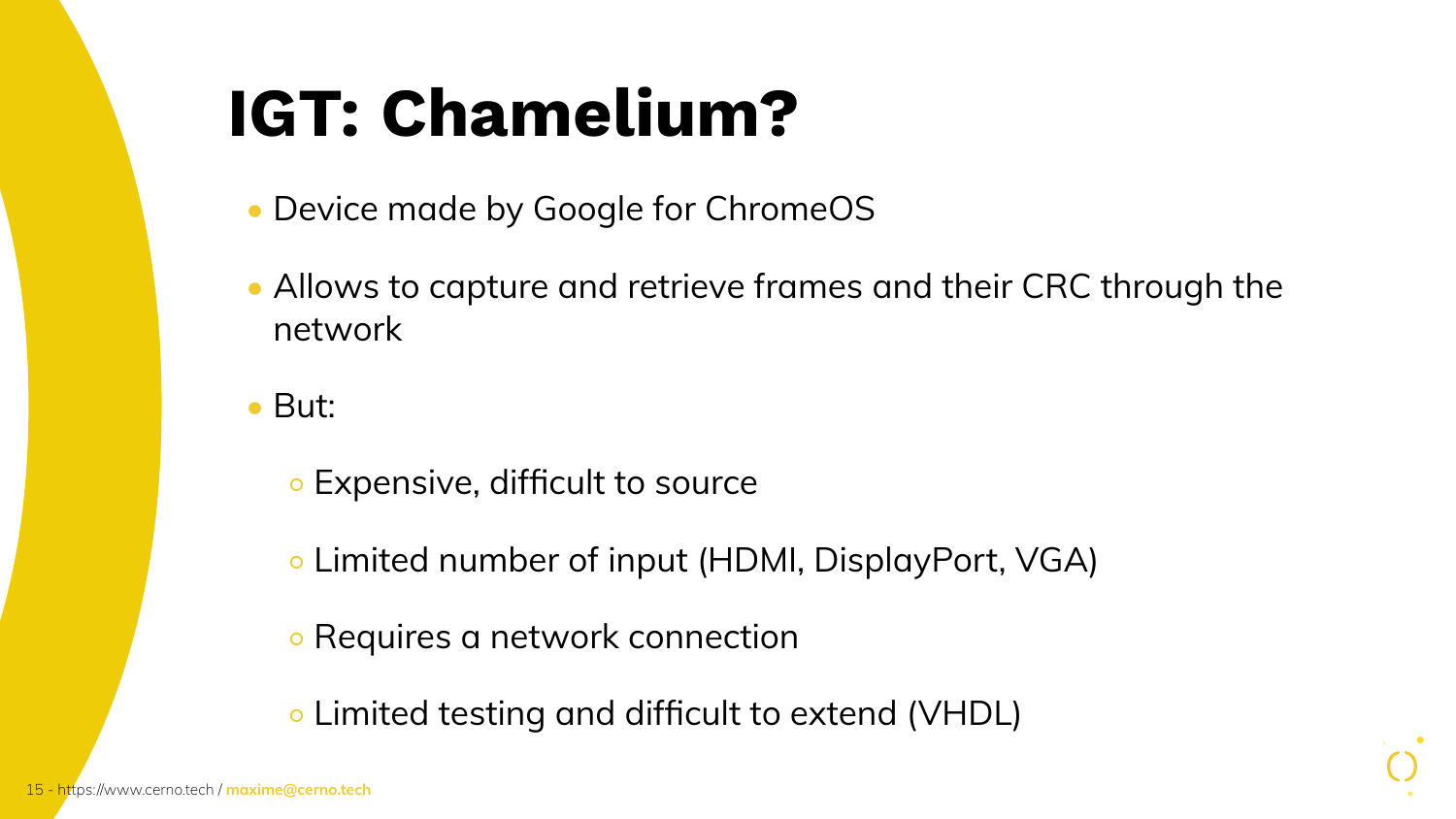# IGT Issues: Blind Spots

- Difficult to setup for part-time developers •
- Impossible to deploy on some platforms or devices
- The driver might have no way to tell that the hardware doesn't output anything (HDMI SCDC, Unidirectional busses, etc.)

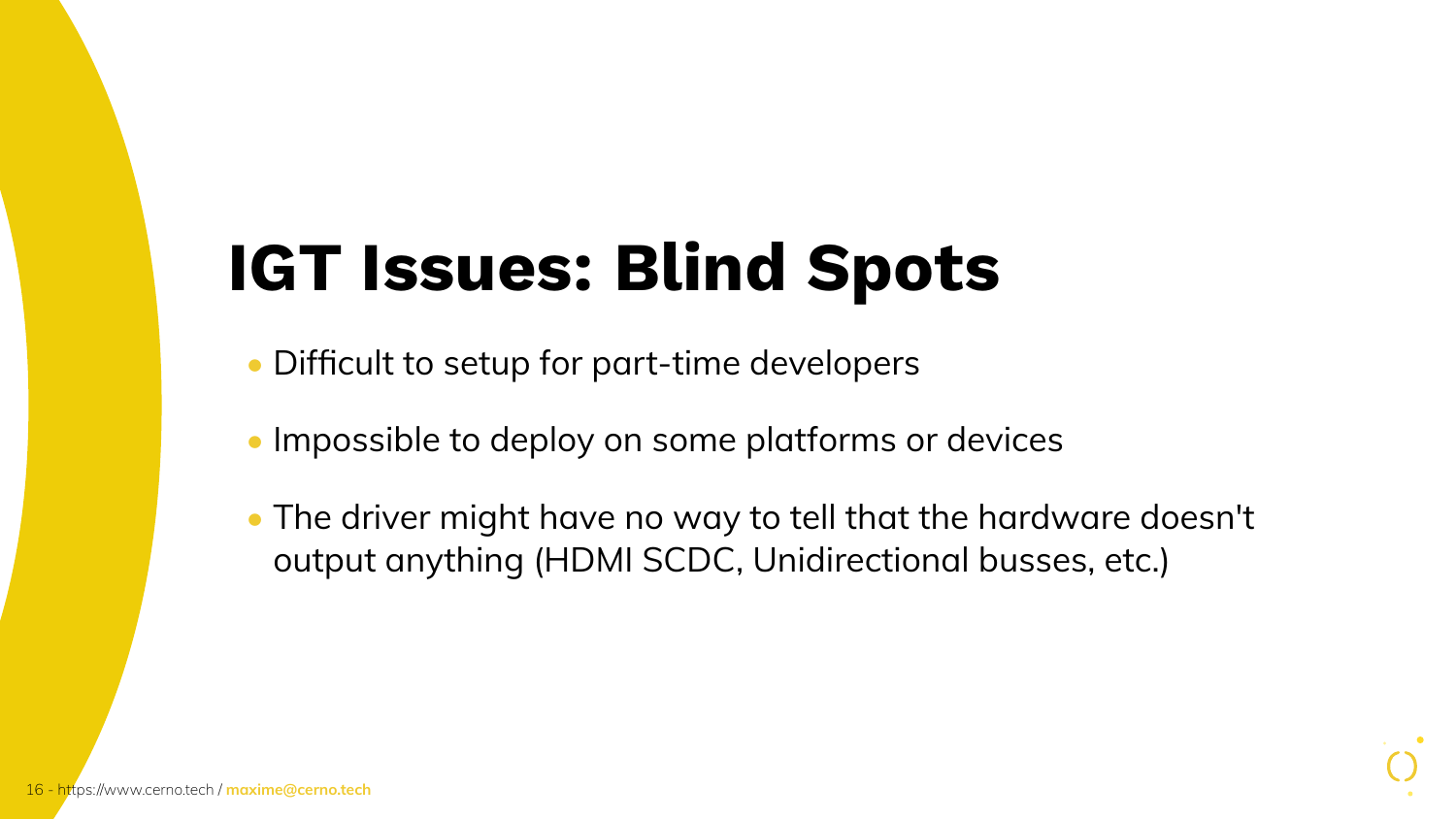# Ideal World

- We'd need a tool that:
	- Can be deployed easily on any platform (supported by KMS)
		- **Overall size in 10MB order of magnitude**
		- Can run without network
		- **Can be cross-compiled**
	- No ramp-up time or internal knowledge of the tool needed ◦
	- Can test the driver output, with cheap hardware

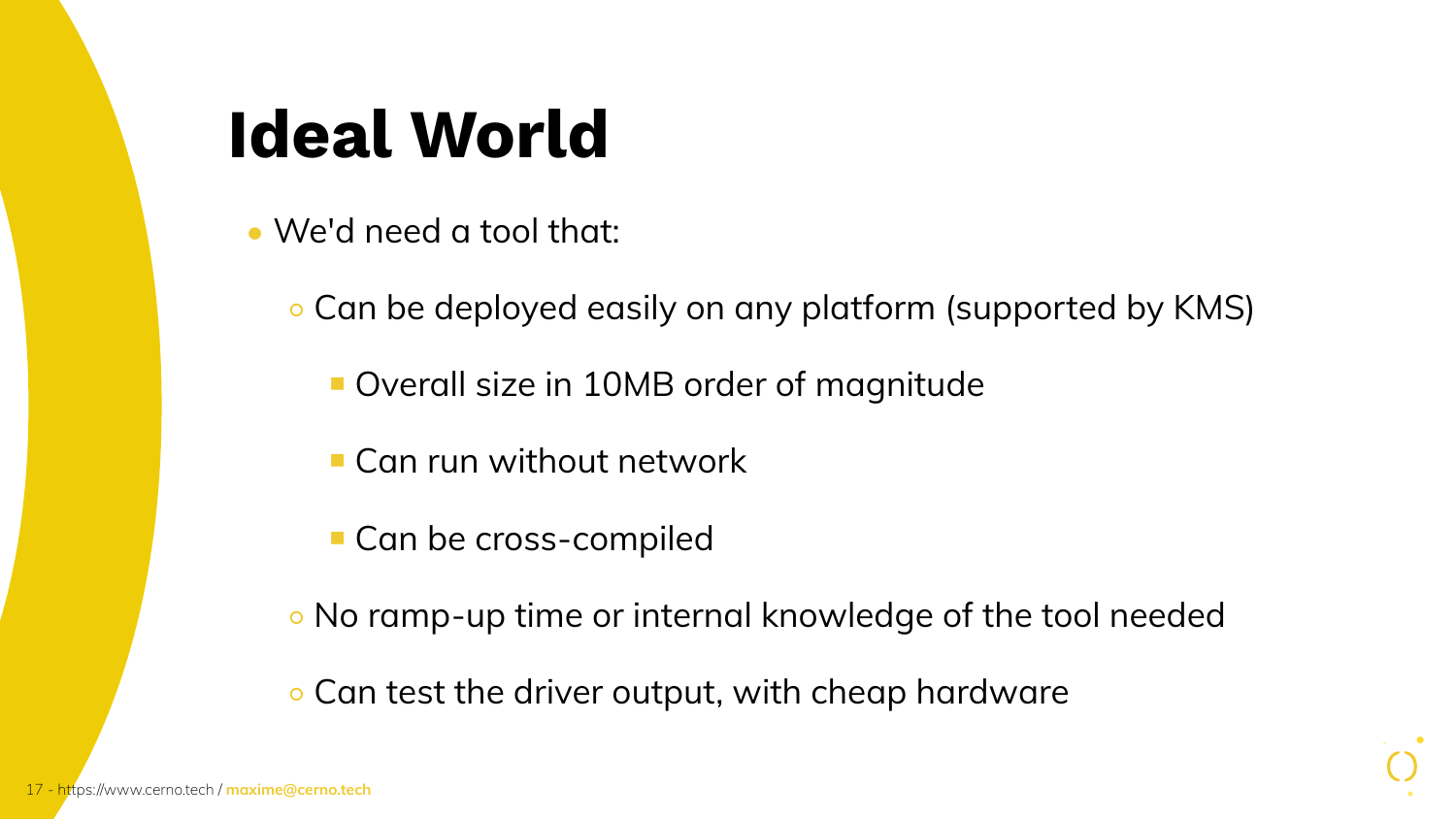# A Possible Solution

18 -<https://www.cerno.tech>/ [maxime@cerno.tech](mailto:maxime@cerno.tech)

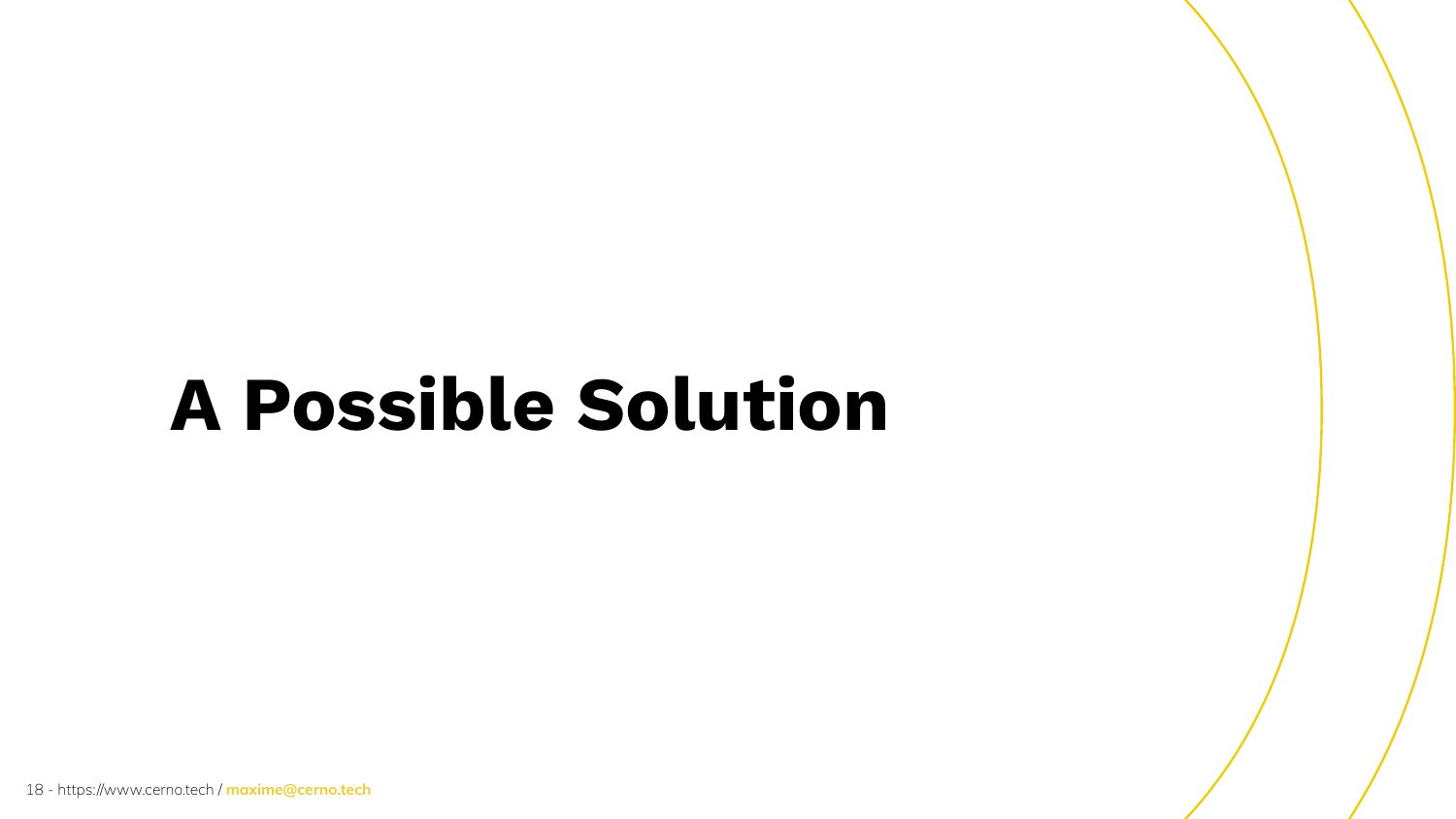## The Plan™

- IGT is the full test-suite and we definitely need to keep it
- But need to write a tool with:
	- Be easy to deploy, on any platform of any architecture (using KMS)
	- All the KMS drivers can pass all the tests (à la v4l2-compliance) ◦
	- Can test the display output, using relatively cheap (~100\$) hardware, and without network
	- Can test multiple interfaces, including "internal" ones ◦

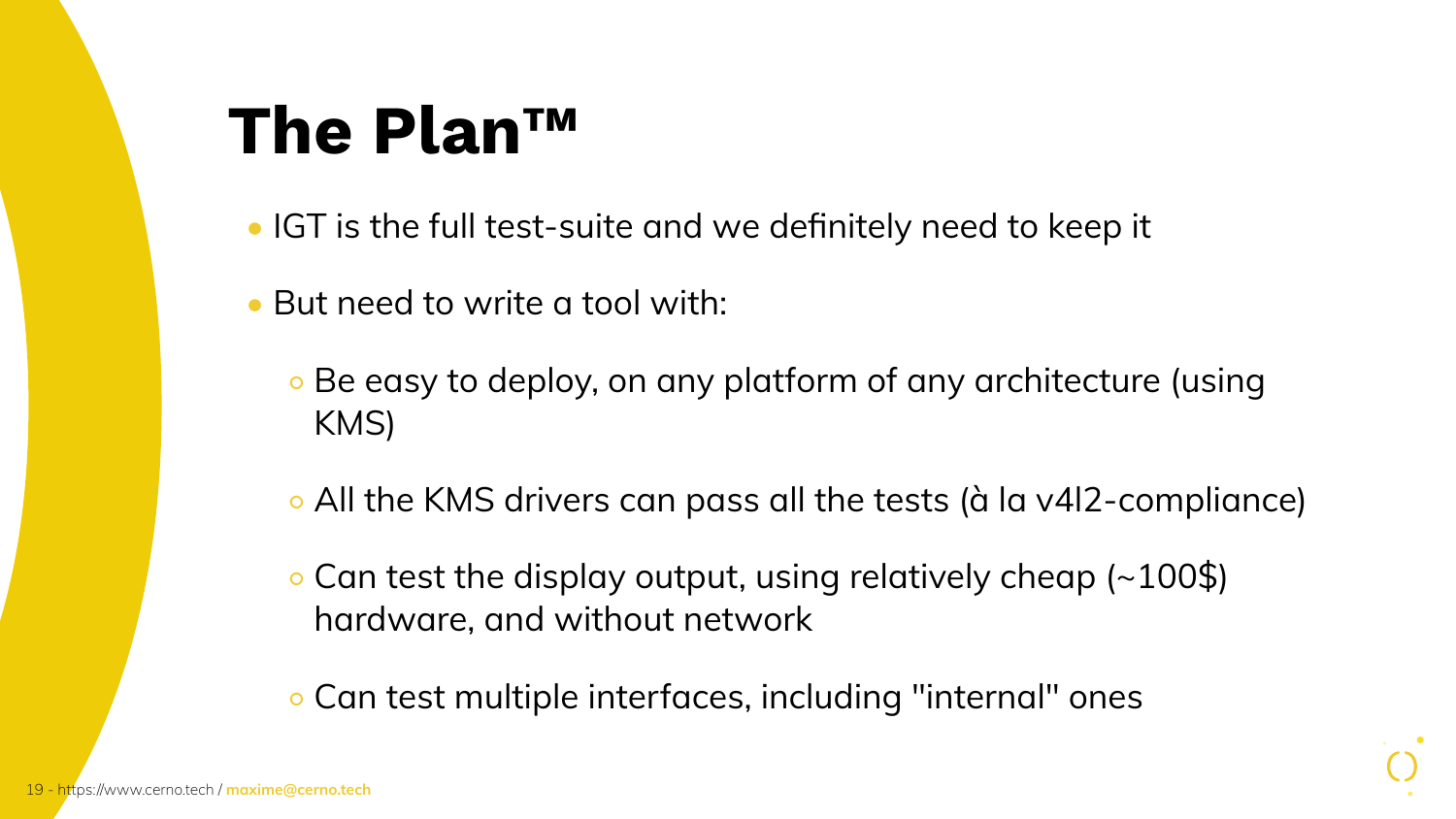### Architecture

Three Components: •

- A tool that runs on the device under test ◦
- An optional board to capture the DUT output ◦
- A tool that runs on that board and processes the captured frames

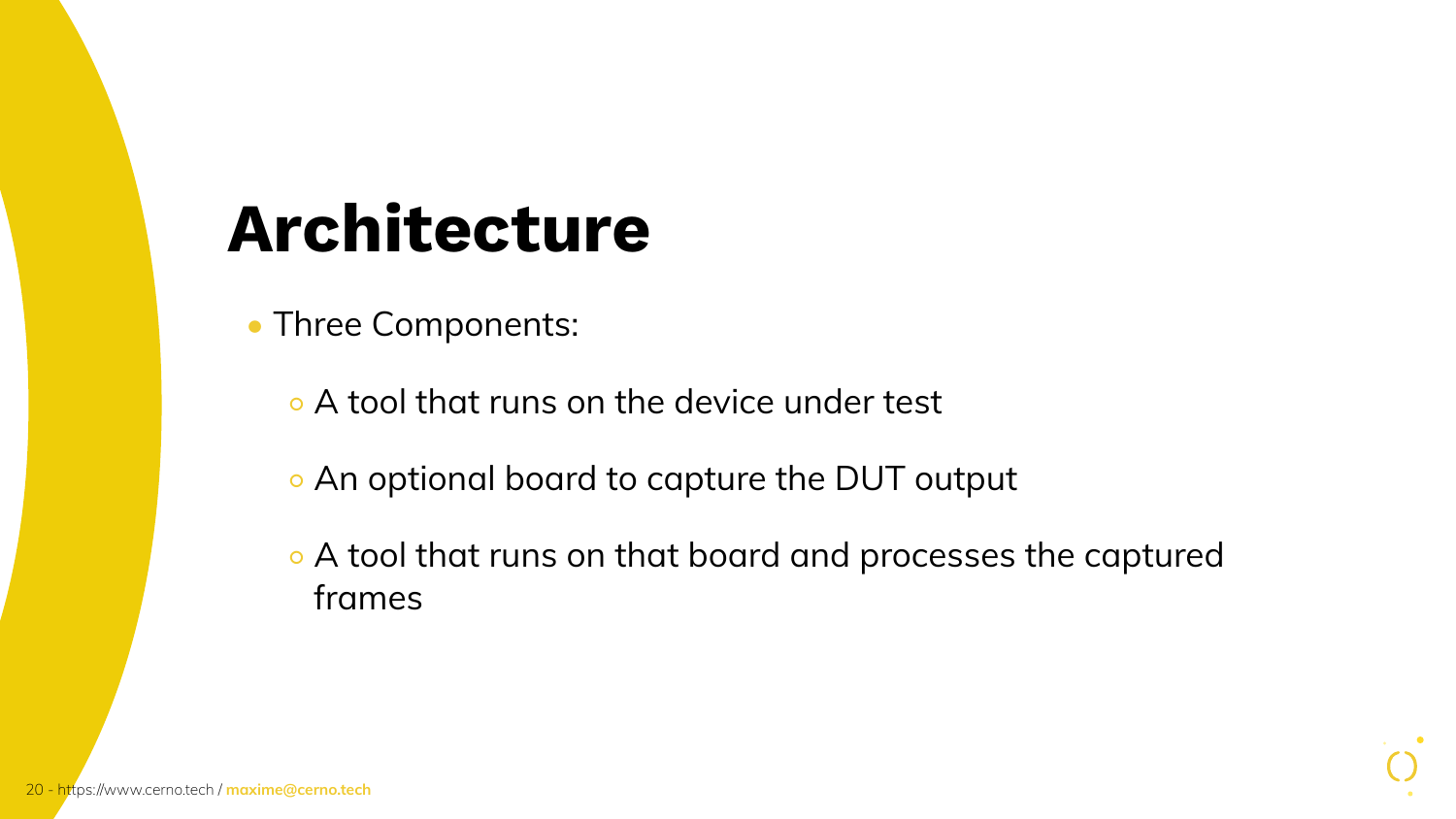### DUT

- Rust Application
	- Statically compiled ◦
	- Dependency only on the C library ◦
- Atomic KMS Application
- Runs all the local tests on the device •
- 4MB

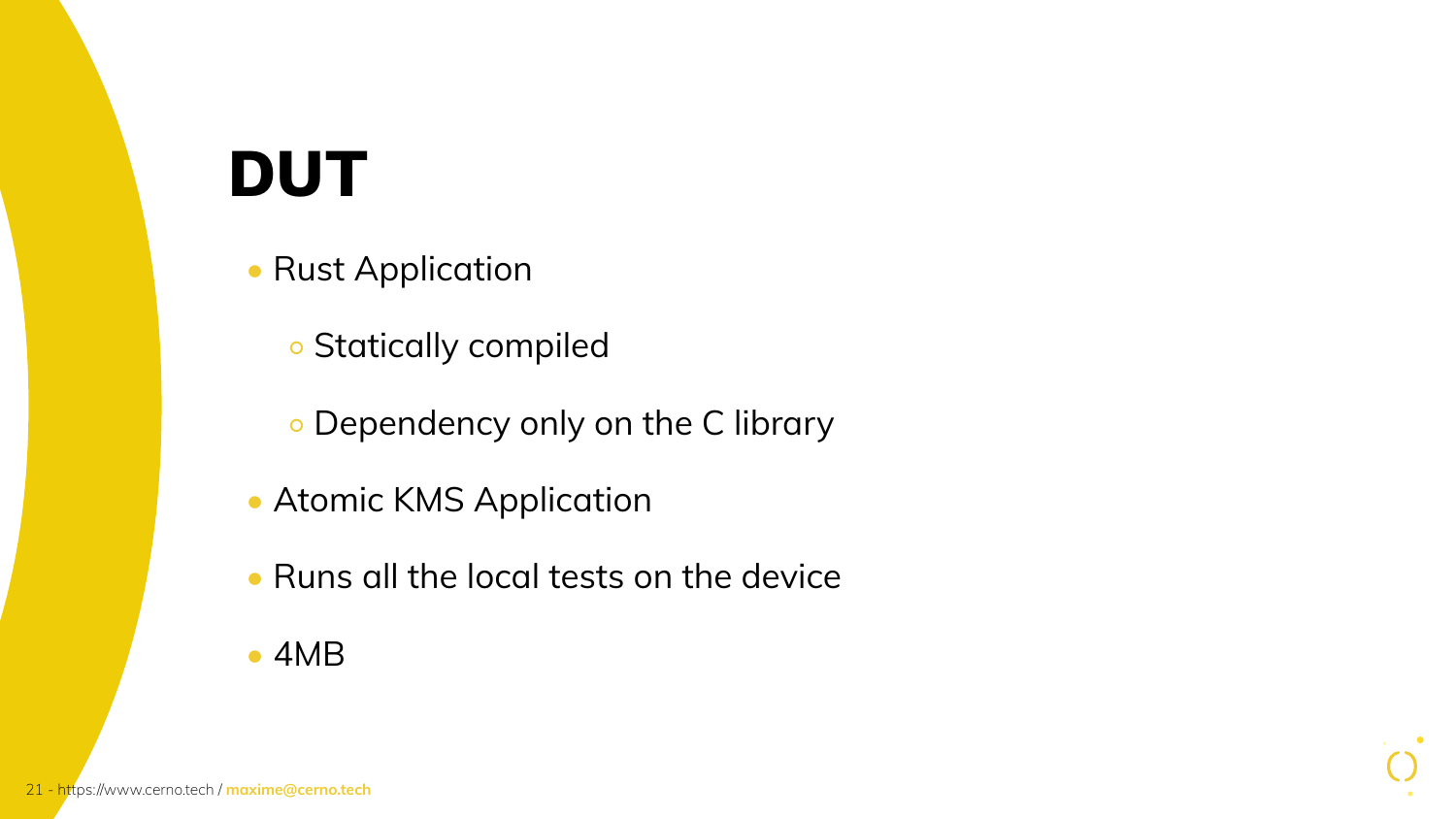# Prototype

- Based on an HDMI to MIPI-CSI Bridge
- Available to most (but MIPI-DSI?) interfaces •
- MIPI-CSI Capture pretty ubiquitous too
- Prototype based on the RaspberryPi3 and Pi4 and Toshiba TC358743XBG Bridge

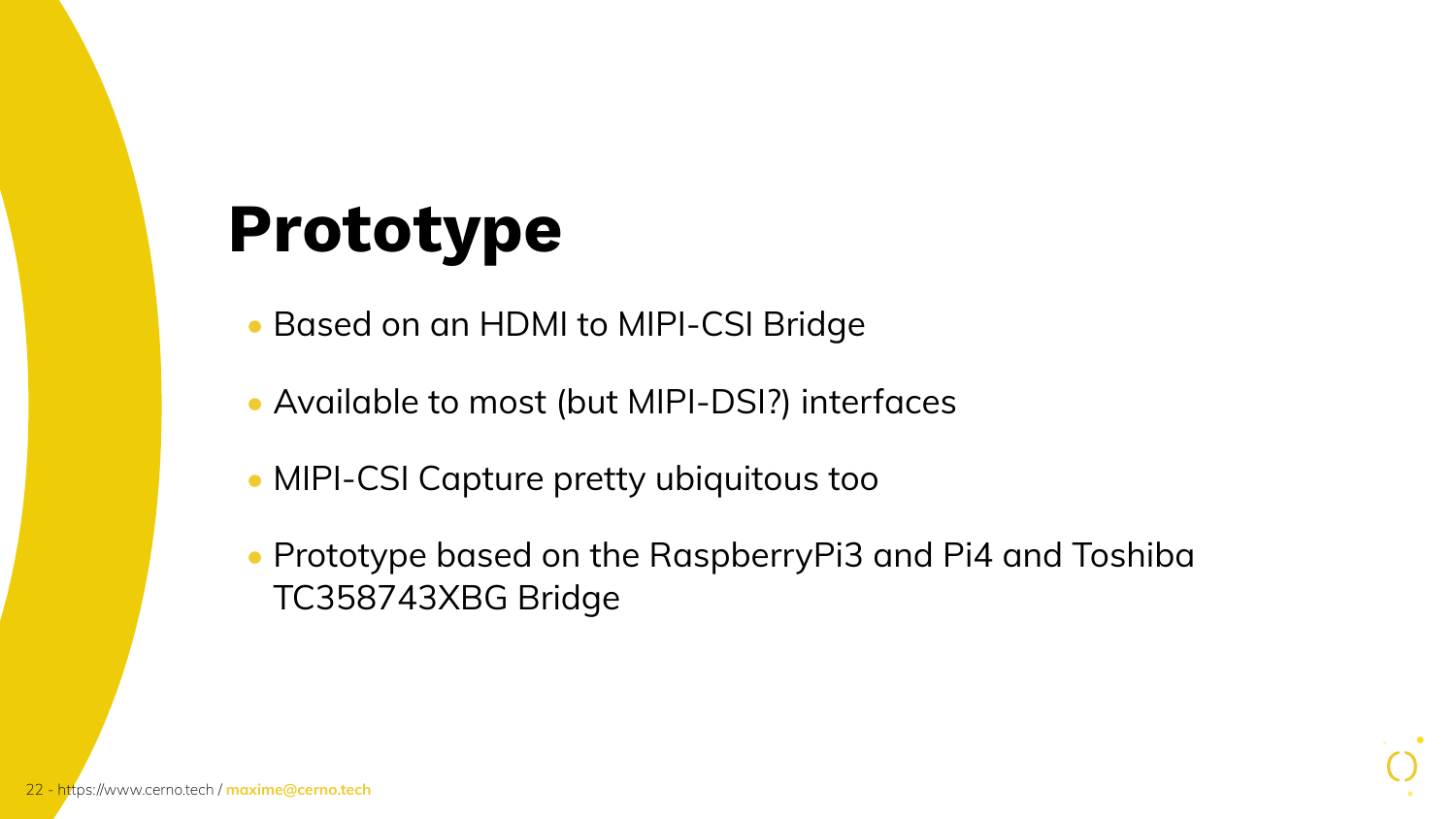### Capture

- Rust V4L2 Application
- Runs a (configurable) test scenario •
- 
- Validates the captured frames •

Sets up the bridge and capture interface, sets the EDID •

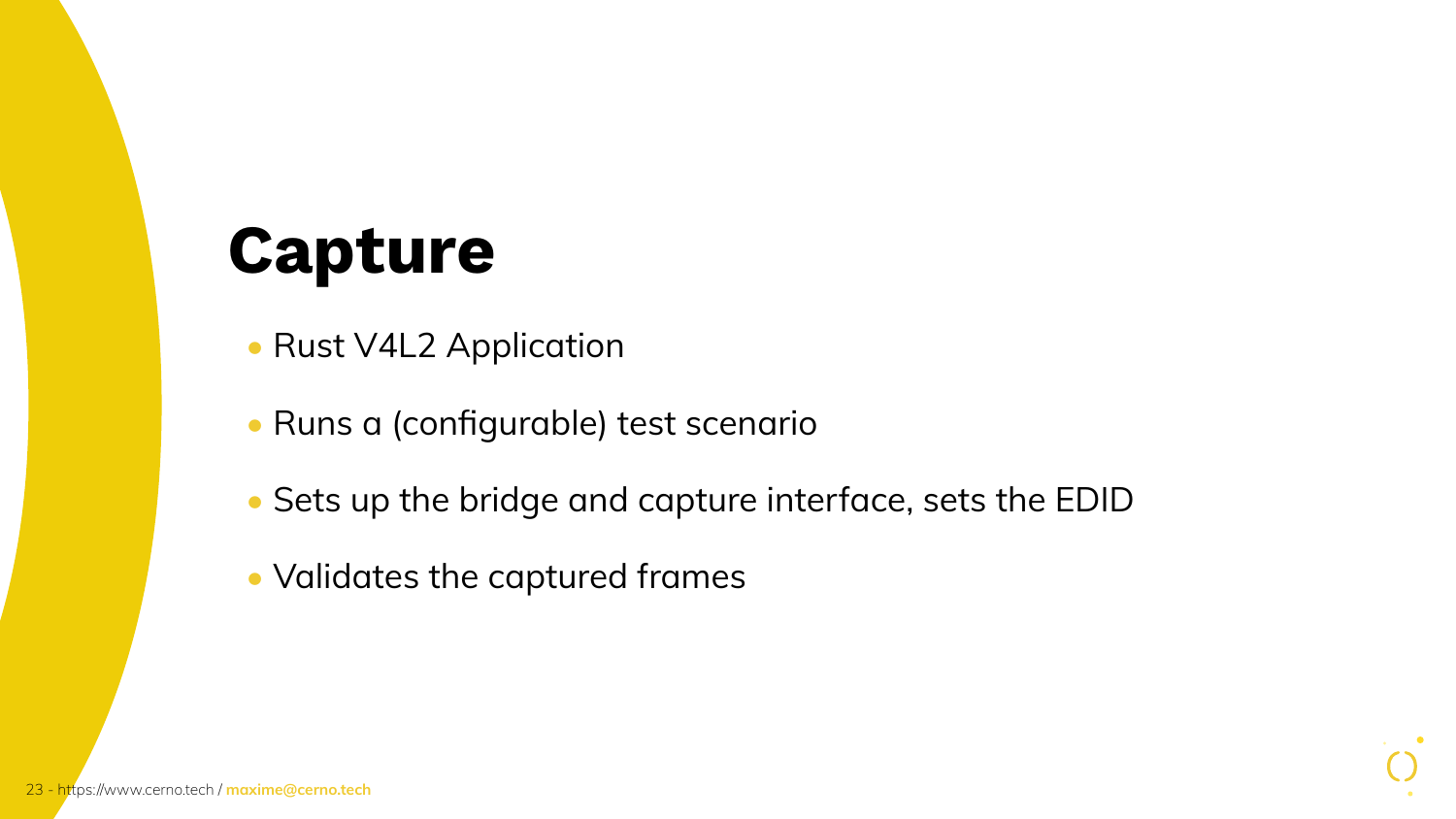## Frame Validation

- Every frame sent by the DUT contains a header •
- This header contains a counter and a hash •
- Validates that the frames are in order, and that the hash is correct •
- Takes 3-7ms to process a 1920x1080 frame

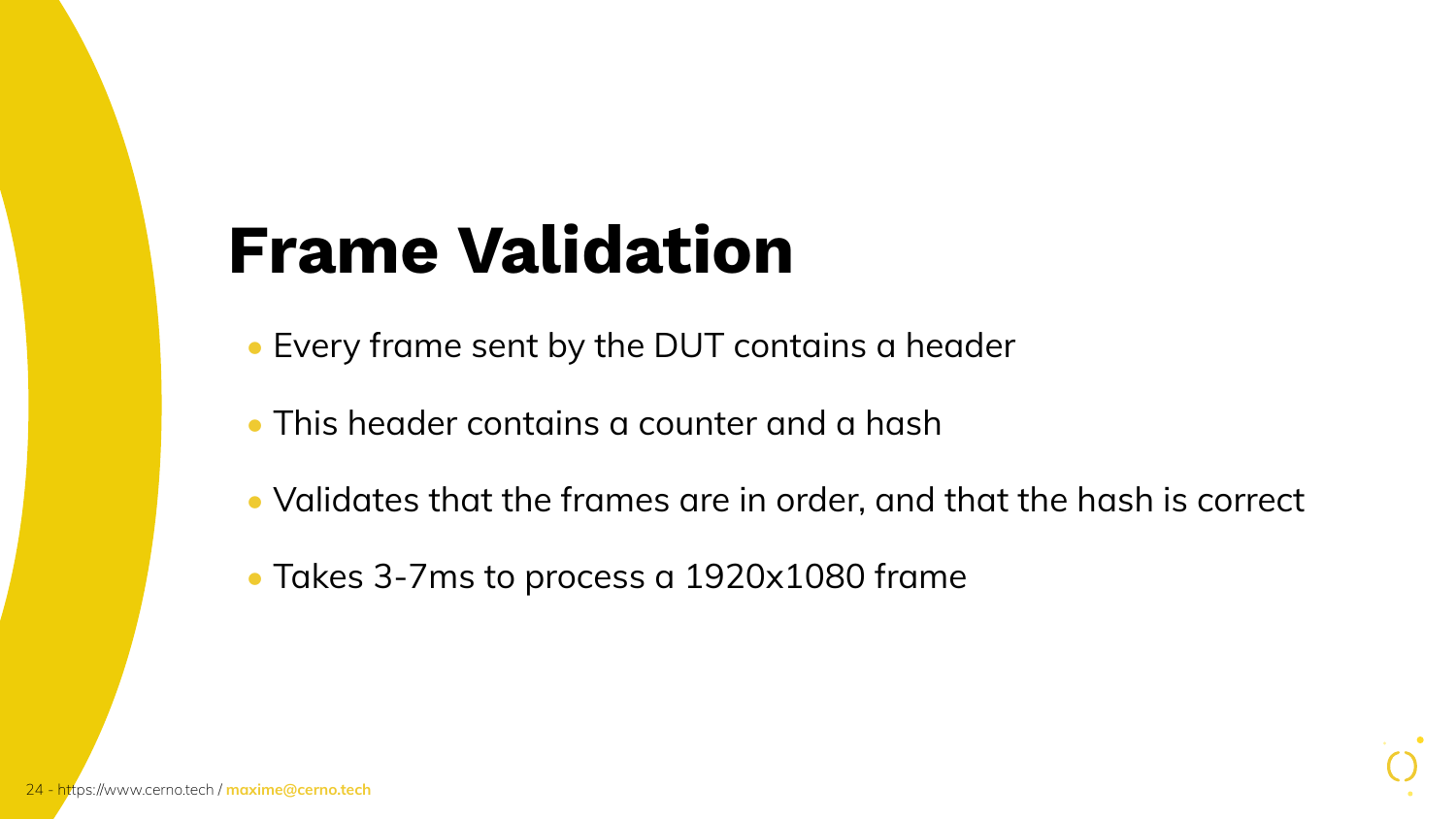# Limitations

- Rely on interrupt-based hotplug detection to switch resolutions, will not work with poll-based devices
- Validation based on a hash is fragile and will not be able to test some features (like colorspace conversions)
- We don't have a way to send parameters to the DUT •
- MIPI-CSI bridges and capture devices for 4k resolutions are rare

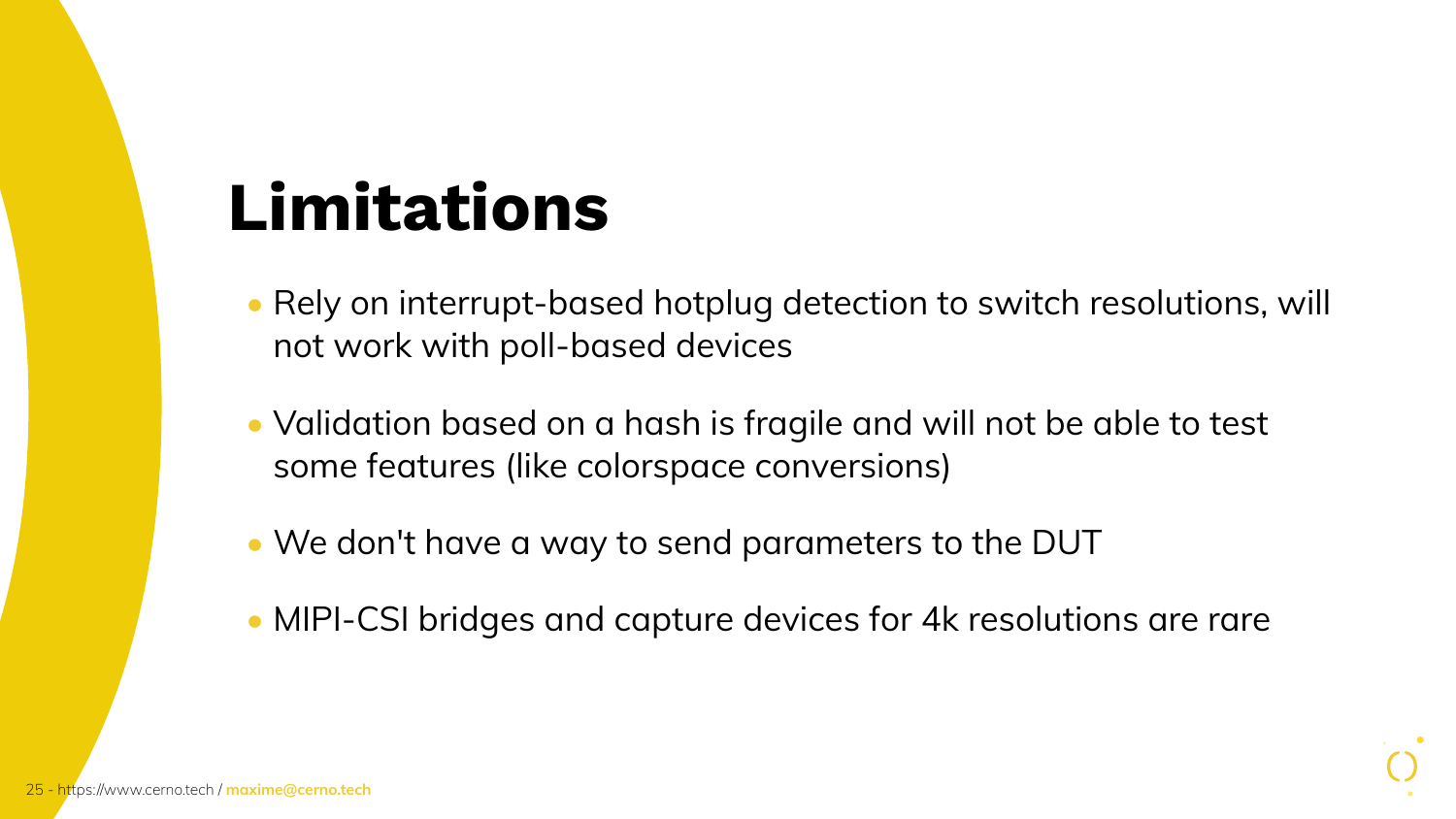# Additional Features

- Integration into a CI environment
- Infoframes
- 4k
- Audio Support •
- CEC Support
- Other Interfaces •

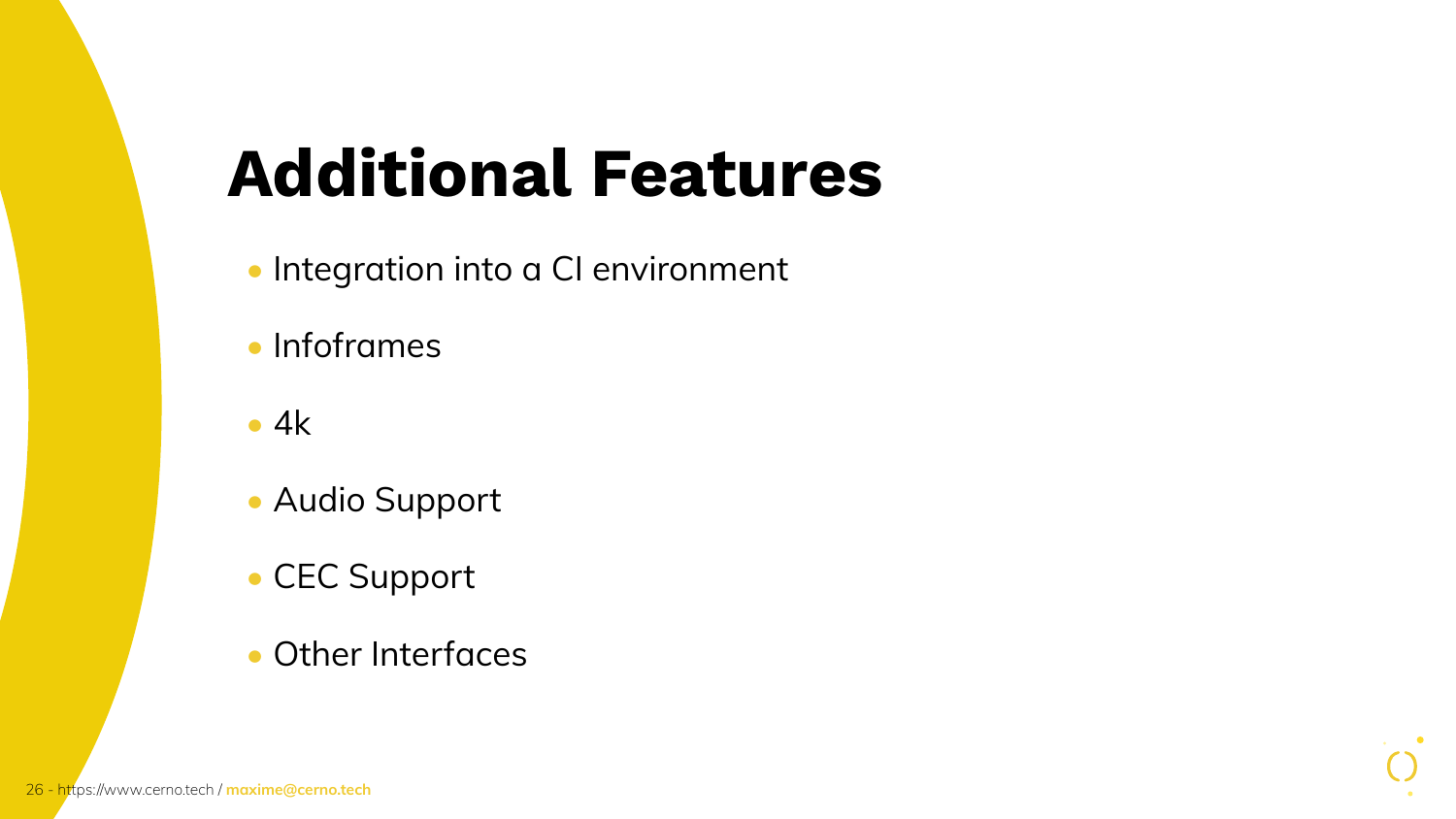

27 -<https://www.cerno.tech>/ [maxime@cerno.tech](mailto:maxime@cerno.tech)